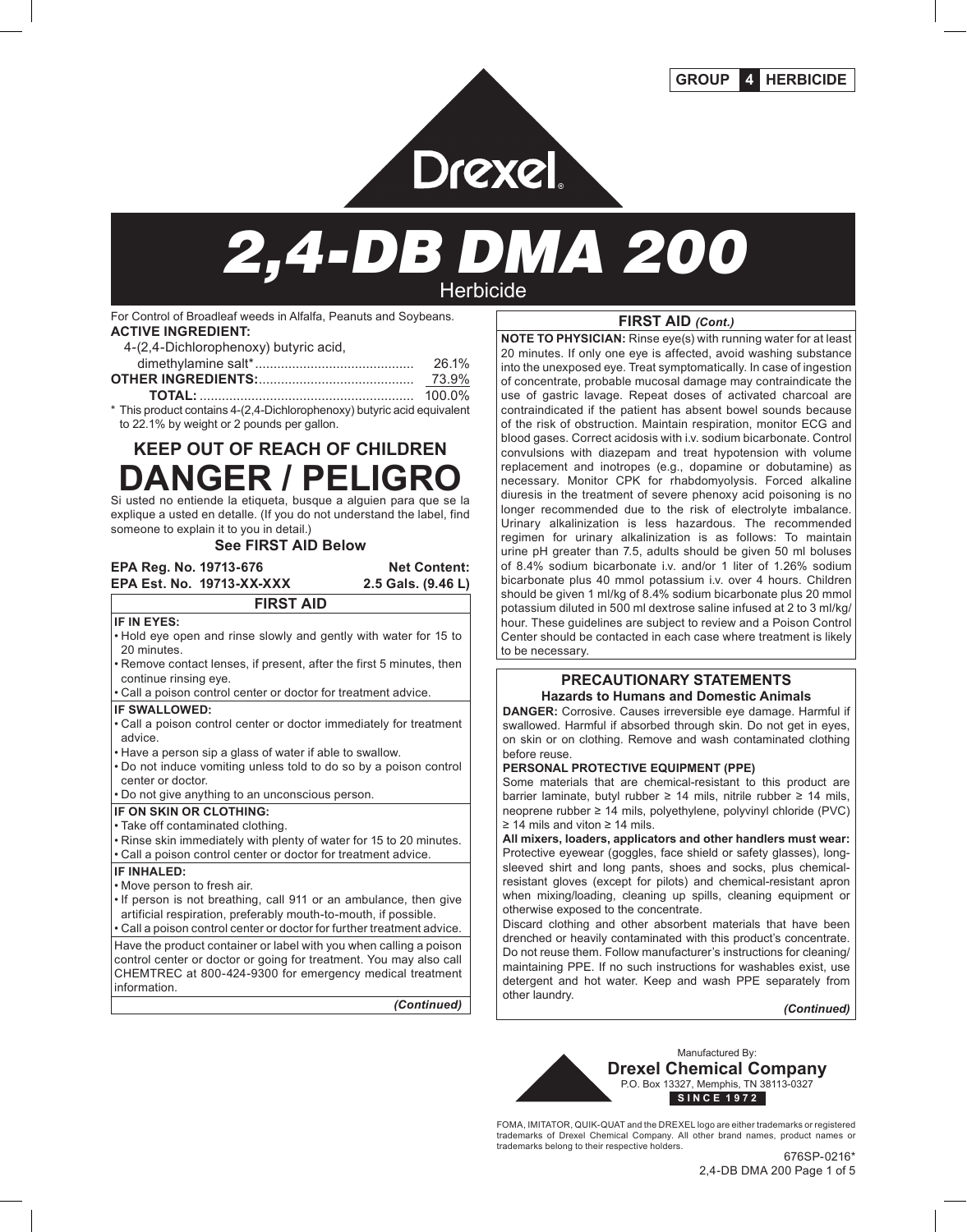#### **PRECAUTIONARY STATEMENTS** *(Cont.)* **ENGINEERING CONTROLS**

When handlers use closed systems, enclosed cabs or aircraft in a manner that meets the requirements listed in the Worker Protection Standard (WPS) for agricultural pesticides [40 CFR 170.240(d)(4- 6)], the handler PPE requirements may be reduced or modified as specified in the WPS.

Pilots must use an enclosed cockpit in a manner that is consistent with the WPS for agricultural pesticides [40 CFR 170.240(d)(6)]. Pilots must wear the PPE required on this labeling for applicators. **Important:** When reduced PPE is worn because a closed system is being used, handlers must be provided all PPE specified above for applicators and other handlers and have such PPE immediately available for use in an emergency such as a spill or equipment breakdown.

#### **USER SAFETY RECOMMENDATIONS**

**Users should:** 1) Wash hands thoroughly before eating, drinking, chewing gum, using tobacco or using the toilet. 2) Remove clothing/ PPE immediately if pesticide gets inside. Then wash thoroughly and put on clean clothing. 3) Remove PPE immediately after handling this product. Wash the outside of gloves before removing. As soon as possible, wash thoroughly and change into clean clothing.

#### **ENVIRONMENTAL HAZARDS**

This chemical is toxic to fish. Do not apply directly to water, to areas where surface water is present or to intertidal areas below the mean high water mark. Drift and runoff from treated areas may be hazardous to aquatic organisms in neighboring issues. Do not contaminate water when disposing of equipment washwaters or rinsate. Do not contaminate water intended for irrigation or domestic purposes. Do not apply when weather conditions favor drift from target area.

#### **Groundwater Advisory**

Most cases of groundwater contamination involving phenoxy herbicides such as 2,4-DB have been associated with mixing/ loading and disposal sites. Precaution must be exercised when handling 2,4-DB pesticides at such sites to prevent contamination of groundwater supplies. Use of closed systems for mixing or transferring this pesticide will reduce the probability of spills. Placement of the mixing/loading equipment on an impervious pad to contain spill will help prevent groundwater contamination.

This chemical has properties and characteristics associated with chemicals detected in groundwater. The use of this chemical in areas where soils are permeable, particularly where the water table is shallow, may result in groundwater contamination. Application around a cistern or well may result in contamination of drinking water or groundwater.

#### **WEED RESISTANCE MANAGEMENT**

#### **GROUP 4 HERBICIDE**

This product is a Group 4 herbicide. Any weed population may contain or develop plants naturally resistant to this product and other Group 4 herbicides. Weed species with acquired resistance to Group 4 may eventually dominate the weed population if Group 4 herbicides are used repeatedly in the same field or in successive years as primary method of control for targeted species. This may result in partial or total loss of control of those species by this product or other Group 4 herbicides.

To delay herbicide resistance, consider:

- Avoiding the consecutive use of this product or other Group 4 herbicides that have a similar target site of action on the same weed species.
- Using tank-mixtures or pre-mixes with herbicides from different target site of action Groups as long as the involved products are all registered for the same use, have different sites of action, and are both effective at the tank-mix or pre-pack rate on the weed(s) of concern.
- Basing herbicide use on a comprehensive IPM program.
- Monitoring treated weed populations for loss of field efficacy.
- Contacting your local extension specialist, certified crop advisors and/or manufacturer for herbicide resistance management and/or integrated weed management recommendations for specific crops and resistant weed biotypes.

#### DIRECTIONS FOR USE

It is a violation of Federal law to use this product in a manner inconsistent with its labeling.

Do not apply this product in a way that will contact workers or other persons, either directly or through drift. Only protected handlers may be in the area during application. For any requirements specific to your State or Tribe, consult the agency responsible for pesticide regulation.

#### **AGRICULTURAL USE REQUIREMENTS**

Use this product only in accordance with its labeling and with the Worker Protection Standard (WPS), 40 CFR Part 170. This standard contains requirements for the protection of agricultural workers on farms, forests, nurseries, greenhouses and handlers of agricultural pesticides. It contains requirements for training, decontamination, notification and emergency assistance. It also contains specific instructions and exceptions pertaining to the statements on this label about Personal Protective Equipment (PPE) and Restricted Entry Interval (REI). The requirements in this box only apply to uses of this product that are covered by the WPS. **Do not enter or allow worker entry into treated areas during the Restricted Entry Interval (REI) of 48 hours.**

PPE required for early entry to treated areas that is permitted under the WPS and that involves contact with anything that has been treated, such as plants, soil or water is: Coveralls, chemicalresistant gloves made of any waterproof material, shoes plus socks and protective eyewear.

#### **RESTRICTIONS**

- Do not apply this product through any type of irrigation system.
- Do not use in or near a greenhouse.
- Do not feed/graze Soybean forage or harvest hay for 60 days following any 2,4-DB application.
- Do not apply this product directly to or otherwise permit it to come in contact with Cotton, Flowers, Fruit trees, Grapes, Okra, Tomatoes, Vegetables or other desirable crop or ornamental plants. Do not permit spray mist to drift onto susceptible plants because very small quantities of 2,4-DB can cause severe injury during the growing or dormant periods. Use coarse sprays to minimize drift. Do not apply with nozzles that produce fine spray droplets.

#### **SPRAY DRIFT MANAGEMENT**

Avoiding spray drift at the application site is the responsibility of the applicator. The interaction of many equipment and weather related factors determine the potential for spray drift. The applicator and the grower are responsible for considering all these factors when making decisions.

Apply only as a medium or coarser spray (ASAE standard 572) or a volume mean diameter of 300 microns or greater for spinning atomizer nozzles. Apply only when the wind speed is 2 to 10 mph at the application site.

#### **APPLICATION PROCEDURES**

This product can be applied by ground or aerial application. The following provides methods of application for each crop.

**Aerial Application:** Use orifice discs, cores and nozzle types and arrangements that will provide for optimum spray distribution and maximum coverage. Use a minimum spray volume of 5 gallons per acre and a maximum pressure of 20 psi.

The boom length must not exceed 75% of the wingspan or 90% of the rotor blade diameter. Release spray at the lowest height consistent with efficacy and flight safety. Do not release spray at a heights greater than 10 feet above the crop canopy.

When applications are made with a crosswind, the swath will be displaced downwind. The applicator must compensate for this displacement at the downwind edge of the application area by adjusting the path of the aircraft upwind.

Do not make applications into temperature inversions.

**Ground Application:** Use a standard herbicide sprayer that provides uniform and accurate application. Equip sprayer with screens no finer than 50 mesh in the nozzle tips and in-line strainers.

Select a spray volume and delivery system that will ensure thorough and uniform spray coverage. For optimum spray distribution and thorough coverage, use flat fan nozzles (maximum tip size 8008) with a minimum spray pressure of 20 psi at the nozzle tips. Other nozzle types that produce coarse spray droplets may not provide adequate coverage of the weeds to ensure optimum control. Do not use raindrop nozzles to apply this product because weed control may be reduced. Use a minimum spray volume of 10 gallons per acre for optimum spray coverage. When using higher speed equipment, a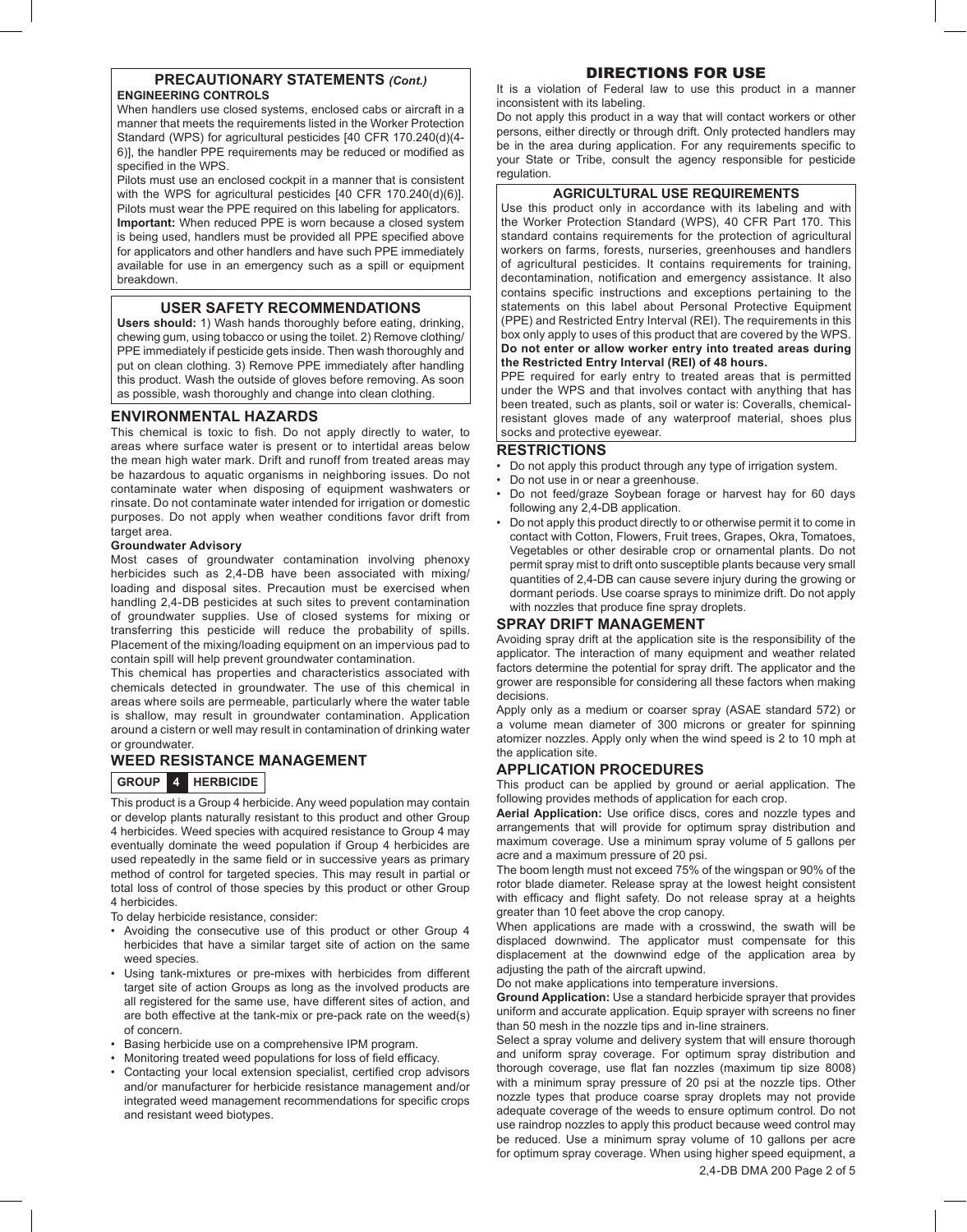maximum speed of 10 miles per hour is suggested if field conditions cause excessive boom movement during application and subsequent poor spray coverage. Ground applications made when dry, dusty field conditions exist may provide reduced weed control in wheel track areas.

Do not apply with a nozzle height greater than 4 feet above the crop canopy.

#### **PRODUCT INFORMATION**

Spray tank residues of 2,4-D or MCPA mixed with this product can cause serious crop or ornamental plant injury. A sprayer previously used to apply these chemicals must be thoroughly cleaned with alkali and water before applying this product. Be sure sprayer is clean before applying this product.

Local conditions may affect the use of herbicides. Consult your State Agricultural Experiment Station, Farm Advisors, or Extension Weed Specialists for advice in selecting treatment from this label to best fit local conditions.

INJURY TO CROPS FROM THIS HERBICIDE MAY OCCUR. IF YOU ARE NOT PREPARED TO ACCEPT SOME DEGREE OF CROP INJURY, DO NOT USE THIS PRODUCT.

Crop varieties vary in response to 2,4-DB and some are easily injured. Apply this product only to varieties known to be tolerant to 2,4-DB. If you are uncertain concerning tolerant varieties or local use situations that may affect crop tolerance to 2,4-DB, consult your seed company, State Agricultural Extension Service or qualified crop consultant for advice. Be sure that use of this product conforms to all applicable laws, rules and regulations. Certain States have restrictions pertaining to application distances from susceptible crops. The applicator must become familiar with these laws, rules or regulations and follow them exactly.

#### **PRECAUTIONS**

**Mixing and Loading:** Most cases of groundwater contamination involving phenoxy herbicides such as 2,4-DB have been associated with mixing/loading and disposal sites. Precaution must be exercised when handling 2,4-DB pesticides at such sites to prevent contamination of groundwater supplies. Use of closed systems for mixing or transferring this pesticide will reduce the probability of spills. Placement of the mixing/loading equipment directly on an impervious pad to contain spills will help prevent groundwater contamination.

Drift from ground application may be reduced by: (1) Keeping the spray boom as near to the crop as possible in order to obtain complete coverage; (2) By applying 10 gallons or more of spray per acre; (3) By using no more than 20 pounds of pressure at the nozzle tips; and (4) By not spraying when wind exceeds 5 miles per hour.

Drift from aerial application may be reduced by: (1) Applying as near to the target as possible to obtain adequate coverage; (2) By applying 5 or more gallons of spray per acre; (3) By using 20 pounds pressure or less at the nozzle tips; (4) By using nozzles which produce a coarse spray pattern; and (5) By spraying when there is no possibility for a temperature inversion at time of spraying.

Applications by aircraft, ground rig and hand sprayers must be carried out only when there is no hazard from spray drift.

#### **MIXING INSTRUCTIONS**

**This Product Alone:** Fill the spray tank one-half to three-fourths full with clean water. Begin agitation and add the listed amount of this product. Use the lower rates of this product shown under each crop when weeds are young and actively growing. Use the higher rates of this product listed when weeds are larger and not growing rapidly. Add water to the spray tank to the desired level. Maintain sufficient agitation to ensure a uniform spray mixture during application.

**This Product in Tank-mixtures:** This product can be applied in tankmixture with other herbicides registered for use on approved crops. Refer to the specific crop section for application rates and other restrictions. Use the lower rates of this product shown under each crop when weeds are young and actively growing. Use the higher rates of this product listed when weeds are larger and not growing rapidly.

To apply this product in mixture with another product, fill the spray tank one-half to three-fourths full with clean water and begin agitation. If tank-mixing with wettable powder, soluble powder, flowable or dry flowable products, add the powder or flowable product first. After the other herbicide is thoroughly mixed with water, add the listed amount of this product and add water to the spray tank to the desired level.

If tank-mixing the other product types, add this product first before adding the other product. Always mix one product in water thoroughly before adding another product or compatibility problems may occur. Never mix two products together without first mixing in water.

Maintain sufficient agitation while mixing and during application to ensure a uniform spray mixture. If spray mixture is allowed to remain without agitation for short periods of time, be sure to agitate until uniformly mixed before application.

**It is the pesticide user's responsibility to ensure that all products in the listed mixtures are registered for the intended use. Users must follow the most restrictive directions for use and precautionary statements of each product in the tank-mixture.**

**Compatibility:** This product may form an insoluble precipitate in very hard water. If you expect to mix this product with very hard water, test compatibility by mixing a small amount of this product in the proposed dilution rations, shake and observe. A compatibility agent approved for use on growing crops may be tested to reduce precipitation. Whenever hard water is used to dilute this product, spray immediately and do not allow spray mixture to sit overnight.

#### **WEED LIST**

This product will control or suppress the following weeds depending on weed height.

| <b>Common Name</b>                               | <b>Scientific Name</b>  | <b>Maximum</b><br>Weed Height*<br>(inch) |
|--------------------------------------------------|-------------------------|------------------------------------------|
| Cocklebur                                        | <b>Rumex crispus</b>    | 3                                        |
| Common ragweed                                   | Ambrosia artemisiifolja | 1                                        |
| Devilsclaw                                       | Proboscidea Iouisianica | $\overline{2}$                           |
| Field pennycress                                 | Thlaspi arvense         | 1                                        |
| Jimsonweed                                       | Datura stramonium       | 1.5                                      |
| Lambsquarters                                    | Chenopodium album       | 1                                        |
| Morningglory                                     | Ipomoea spp.            | 3                                        |
| Pigweed                                          | Amaranthus spp.         | 3                                        |
| Prickly sida<br>(Teaweed)                        | Sida spinosa            | 1                                        |
| Russian thistle                                  | Salsola kali            | 3                                        |
| Sicklepod**                                      | Cassia obtusifolia      | $\mathfrak{p}$                           |
| Smartweed                                        | Polygonum spp.          | 3                                        |
| Threeseed croton<br>(Goatweed)                   | Croton lindheimeranus   | 1                                        |
| Velvetleaf                                       | Abutilon theophrasti    | 1                                        |
| Virginia copperleaf                              | Acalypha virginica      | 1                                        |
| Wild mustard                                     | Sinapsis arvensis       | 1                                        |
| Yellow rocket                                    | Barbarea vulgaris       | 3                                        |
| * Crowth of taller woode will only be euppropood |                         |                                          |

Growth of taller weeds will only be suppressed.

\*\* Sicklepod may only be partially controlled. Repeat applications of this product may be necessary to control this weed.

#### SEEDLING AND ESTABLISHED ALFALFA

Apply 2 to 4 pints of this product per acre for control of emerged Annual morningglory, Cocklebur, Common ragweed, Field pennycress, Lambsquarters, Pigweed, Russian thistle, Wild mustard and Yellow rocket less than 1 inch high. Use 4 to 6 pints of this product per acre for control of these weeds up to 3 inches high. Use the higher rates in dry, low humidity growing areas. Apply 6 pints of this product per acre for control or suppression of Curled dock and Smartweed up to 3 inches tall. Apply post-emergence to seedling or established Alfalfa. Alfalfa should be healthy and actively growing for greatest selectivity. Twisting of stems and malformation of leaves may occur. Under most conditions this response is usually outgrown. A non-ionic surfactant at 0.25% V/V may improve weed control in seedling Alfalfa grown in dry, low humidity areas only. The surfactant may cause some twisting of stems and malformation of leaves. This response is usually outgrown under most conditions. This product may not adequately control overwintered broadleaf weeds including Field pennycress and Mustards.

For control of emerged susceptible broadleaf and grass weeds that are actively growing, apply 2 to 6 pints of this product per acre plus the appropriate rate of Sethoxydim (e.g., Poast®) plus 2 pints per acre Crop Oil Concentrate. Refer to the directions above and the tank-mix partner label for weeds controlled and application timing.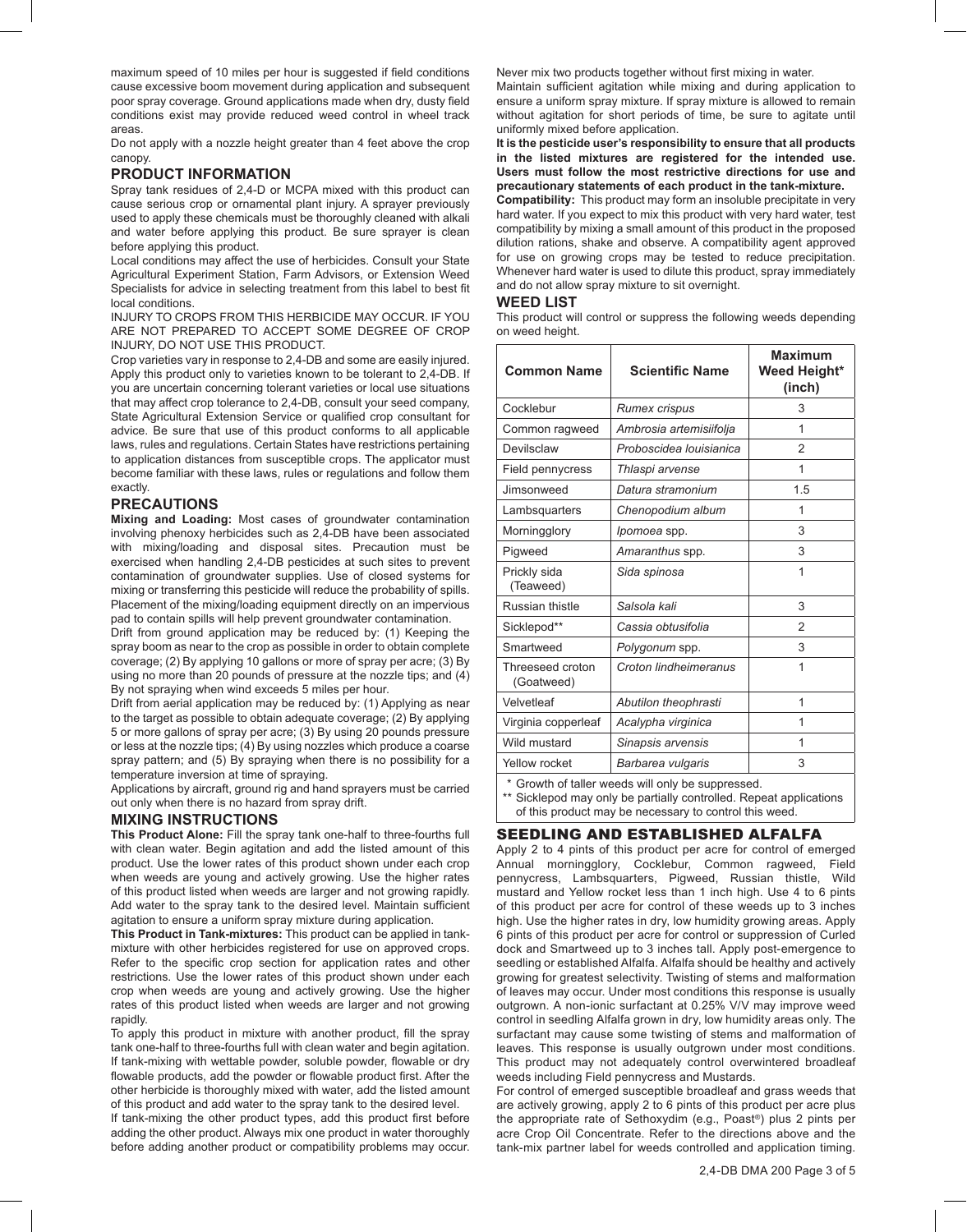Alfalfa should be healthy and actively growing for greatest crop tolerance. Established Alfalfa is less tolerant to this product than in the seedling stage of growth. Some yellowing and burning of Alfalfa foliage, stem and leaf malformation may occur with this tank-mixture. Alfalfa will generally outgrow this response. Balance the severity of your grass and broadleaf weed problem with the potential for crop injury. Do not add non-ionic surfactant, UAN solution or ammonium sulfate to this tank-mixture.

#### **RESTRICTIONS AND LIMITATIONS FOR USE ON ALFALFA**

- Do not graze established Alfalfa or feed straw or hay from established Alfalfa to meat or dairy livestock within 30 days after application.
- Do not graze or feed seedling Alfalfa to meat or dairy livestock within 60 days after application.
- Do not apply when crop is stressed from lack of moisture.
- Do not spray when the temperature exceeds 90°F and/or is predicted to exceed 90°F during the three days following application.
- Do not add any wetting agents or detergents to the spray solution unless as specified on this label.
- Rainfall or overhead irrigation within 7 to 10 days following an application of this product can cause unacceptable crop injury.
- For irrigated crops, apply this product as soon as possible after irrigation. Delay the next irrigation for 7 to 10 days after spraying.

#### PEANUTS

Apply 0.8 to 1.0 pint of this product per acre for control of Annual morningglory, Cocklebur and other broadleaf weeds. Apply when weeds are small and actively growing (see *"WEED LIST"*). A second application may be made for late germinating Cocklebur and Morningglory. Apply to Peanuts 2 to 12 weeks after planting in the States of AL, AR, FL, GA, LA, NC, SC, TN and VA.

For control of Annual morningglory and Cocklebur in OK, NM and TX, apply 0.8 to 1.0 pint of this product per acre before weeds are 3 inches tall. For optimum control of other susceptible broadleaf weeds (see *"WEED LIST"*), apply 1.6 pints of this product per acre. For optimum Prickly sida suppression, make a second application 14 days later. Apply to Peanuts 2 to 12 weeks after planting.

#### **RESTRICTIONS AND LIMITATIONS FOR USE ON PEANUTS**

- Do not feed treated Peanut vines or Peanut hay to livestock.
- Do not apply this product if Peanut plants are under stress from drought as injury may occur.
- Do not apply later than 100 days after planting or within 60 days of harvest.

#### **SOYBEANS**

#### **THIS PRODUCT ALONE**

**Pre-plant Through Pre-emergence:** Apply 0.7 to 0.9 pint of this product per acre plus 0.5% V/V non-ionic surfactant for control of emerged Annual morningglory, Cocklebur and other susceptible broadleaf weeds before planting or before crop emergence. Apply when weeds are small and actively growing (see *"WEED LIST"*). This product may not give complete control of larger overwintered Mustards.

**Post-emergence Broadcast (Over-the-top):** Apply 0.7 to 0.9 pint per acre this product for control of emerged Annual morningglory, Cocklebur and other susceptible broadleaf weeds. Apply when weeds are small and actively growing (see *"WEED LIST"*). Apply to Soybeans from 7 to 10 days before bloom up to mid-bloom when Soybeans are about knee-high and growing actively. Soybean foliage should be dark green indicating that nodulation and nitrification are under way.

Post-emergence broadcast application at these rates prior to or after this application timing is not directed as reduced flowering and yield may result. DO NOT APPLY this product post-emergence broadcast to Soybeans grown in IA, IL, IN, KS, KY (except the Purchase area), MI, MN, MO (except the MO Bootheel), NE, ND, OH, SD and WI.

#### **Post-emergence Directed Band:**

Apply 0.7 to 0.9 pint of this product per broadcast acre as a directed band treatment to control emerged Annual morningglory and Cocklebur up to 3 inches tall. To control other susceptible broadleaf weeds up to 1 inch tall, apply 1.4 to 1.6 pints per broadcast acre as a directed band treatment. Apply no more than twice per season to minimize the potential for stunting crops. Apply when Soybeans are 8 or more inches tall with sprayer nozzles mounted to insure proper placement of spray on only the lower one-third of the Soybean plants. Do not allow spray to contact growing terminals of Soybeans

as excessive crop injury will result. Do not mount nozzles on booms with drop pipes or on cultivators without gauge wheels. Use flat fan type nozzles, 8001 or larger or the equivalent with a minimum nozzle pressure of 20 psi and at least 10 gallons of spray volume per acre.

#### **THIS PRODUCT IN TANK-MIXTURE**

Applying tank-mixtures of this product pre-plant/pre-emergence or post-emergence with other Soybean herbicides as directed by local weed control authorities can reduce competition from early weed populations and can improve weed control or control of mid- to lateseason weed populations, thus, minimizing the likelihood of yield reduction in Soybean fields with heavy broadleaf weed infestations, However, treating Soybeans under stress (as from drought or disease such as *Phytophthora* root rot) or in any other manner not directed on this label can cause crop injury and yield reduction. Follow the local directions of your State Cooperative Extension service or other agricultural weed control authority.

**It is the pesticide user's responsibility to ensure that all products in the listed mixtures are registered for the intended use. Users must follow the most restrictive directions for use and precautionary statements of each product in the tank-mixture.**

**Acifluorfen (e.g., Blazer®):** Apply 2 fluid ounces of this product per acre plus the appropriate rate of Acifluorfen to improve control of larger Cockleburs, Common ragweed, Jimsonweed, Morningglory and Pigweed. Apply when weeds are actively growing and before they reach 12 inches. Apply post-emergence to Soybeans. Under certain conditions, Soybean foliage may burn, crinkle and bronze following application. Soybean yield may be reduced. Do not add surfactant or crop oil to this mixture as increased crop injury may result.

**Bentazon (e.g., Basagran®):** Apply 2 fluid ounces of this product per acre plus the appropriate rate of Bentazon to improve control of Annual morningglory. Apply to vines up to 6 inches long in the southern States of AL, AR, FL, GA, LA, MS, NC, OK, SC, TN, TX and VA or a maximum of 10 inches long in all other States. Apply post-emergence to Soybeans. Under certain conditions Soybean foliage may burn, crinkle and bronze following application.

**Fomesafen (e.g., Flexstar®, FomaTM 1.88):** Apply 2 to 3 fluid ounces of this product per acre plus the appropriate rate of Fomesafen for improved control of Annual morningglory, Cocklebur and Giant ragweed. Apply to actively growing weeds in seedling stage of growth. Apply post-emergence to Soybeans. Under certain conditions bronzing, crinkling or spotting of Soybean foliage may occur.

**Glyphosate (e.g., Roundup®, Imitator® Plus):** Apply 0.5 to 0.75 pint of this product per acre plus the appropriate rate of Glyphosate plus 0.5 to 1.0% V/V non-ionic surfactant for improved control of emerged Annual morningglory, Common cocklebur and other problem weeds. Apply to small actively growing weeds. Refer to the tank-mix partner labels for specific rates, application stage and weed species controlled. Apply before planting or before Soybean emergence. Do not apply this tank-mixture after crop emergence to Soybeans not tolerant to Glyphosate.

**Imazaquin (e.g., Scepter®):** Apply 0.5 to 0.75 pint of this product per acre plus the appropriate rate of Imazaquin plus 0.25% V/V for improved control of emerged Field pennycress, Mustards and other problem weeds. Apply when broadleaf weeds are actively growing and small (see *"WEED LIST"*). Apply before planting or before Soybean emergence. Do not apply this tank-mixture after crop emergence.

**Imazethapyr (e.g., Pursuit®):** Apply 2 to 3 fluid ounces of this product per acre plus the appropriate rate of Imazethapyr plus 0.25% V/V non-ionic surfactant for improved control of emerged Common and Giant ragweed, Field pennycress, Morningglory, Mustards and other problem broadleaf weeds. Apply when broadleaf weeds are actively growing and small (see *"WEED LIST"*). Apply this tank-mixture any time after Soybean emergence but no later than 85 days before harvest. Apply before planting or before Soybean emergence.

**Metribuzin (e.g., Sencor®):** Apply 0.9 pint of this product per acre plus the appropriate rate of Metribuzin for improved control of Annual morningglory, Cocklebur and other broadleaf weeds. Apply before weeds are 3 inches tall. A non-ionic surfactant may be added to improve broadleaf weed control. Apply to Soybeans as a directed band treatment only when Soybeans are at least 8 inches high, with spray or nozzles mounted to insure proper placement of spray on no more than the lower one-third of the Soybean plants. Do not apply directly to Soybean plants or serious crop injury will occur. Soybean